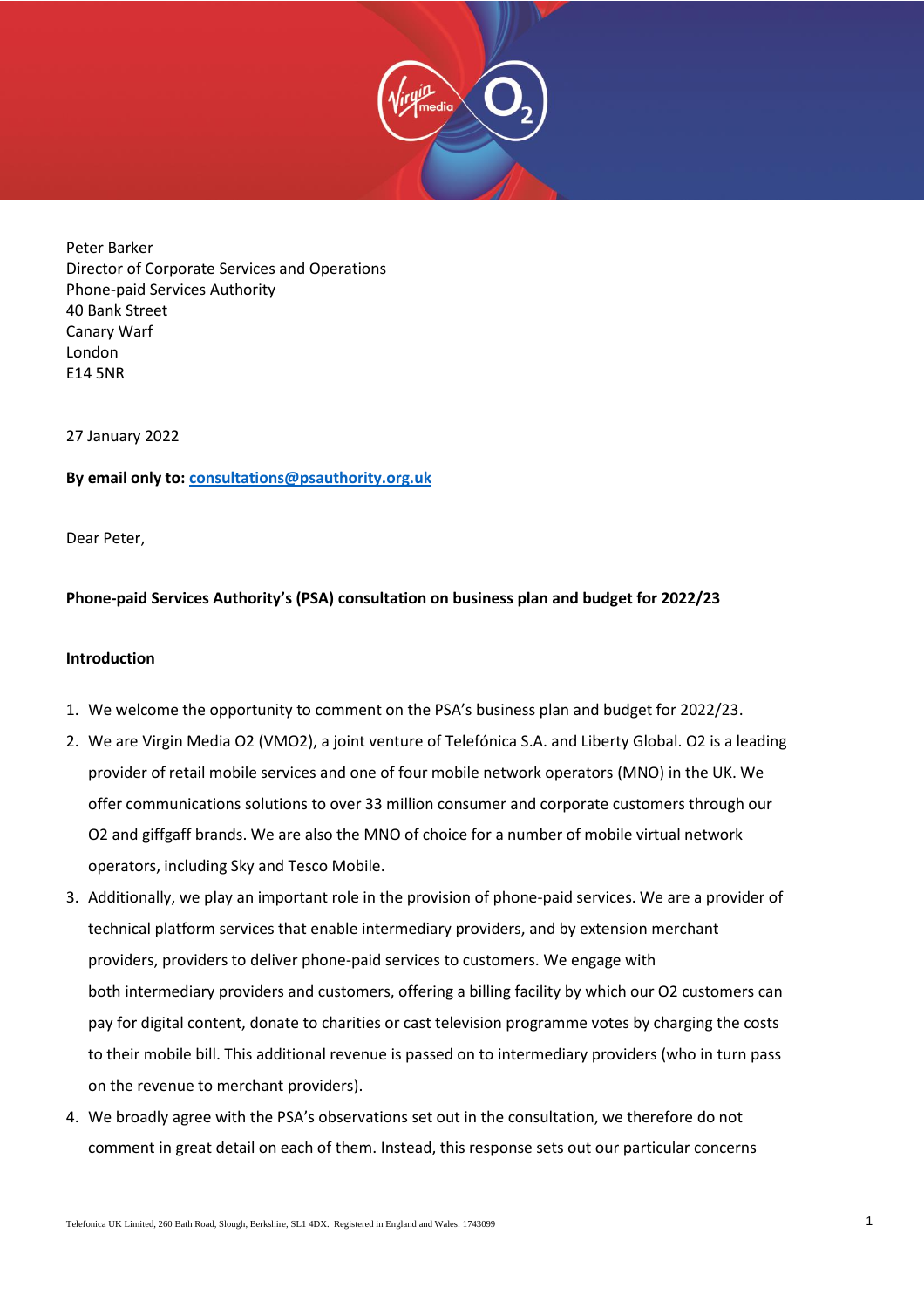

about the PSA's proposed budget, responses to the PSA's specific questions are set out in the Annex below.

# **More detail is required on the PSA's rationale for budget allocation in 2022/23**

- 5. We welcome the PSA providing a high-level breakdown of its operating budget. However, we echo our previous year's response. Our view is that further clarity is required on how these costs are allocated, particularly the people costs, which account for 70% of the budget.
- 6. Although the PSA details 99% of customer contacts are now handled through either the service checker, the PSA website or information on the IVR, no mention has been made of the corresponding cost savings in relation to people costs.
- 7. Additionally, there is mention that due to resource capacity the PSA has been able to work on around 100 of the most serious enforcement cases, whether Track 1, Track 2 or post adjudicatory procedures. We would welcome clarity on what percentage of people costs was allocated to this work.
- 8. The PSA states that the DPO work has been outsourced at a cost of £76k however, the overall people cost has only reduced by £47k, taking into account inflation, to be budgeted in the people costs, the overall cost saving of outsourcing this role remains unclear.
- 9. We again, urge the PSA to provide a clearer rationale for its budget allocation in 22/23, in particular why considerably more resource continues to be dedicated to staff costs, as opposed to legal debt and recovery.

## **Availability of fund from enforcement action**

- 10.The PSA forecasts that no further fines will be collected in the financial year. As a consequence, no adjustment will be made to the levy in 2022/23.
- 11.Despite our requests for more resource to be allocated to legal and debt recovery and the assertions in the consultation document that the PSA is implementing their commitment to a legally exhaustive debt recovery process of unpaid fines and admin charges, we are disappointed to note that the levy funds allocated remain unchanged from 21/22.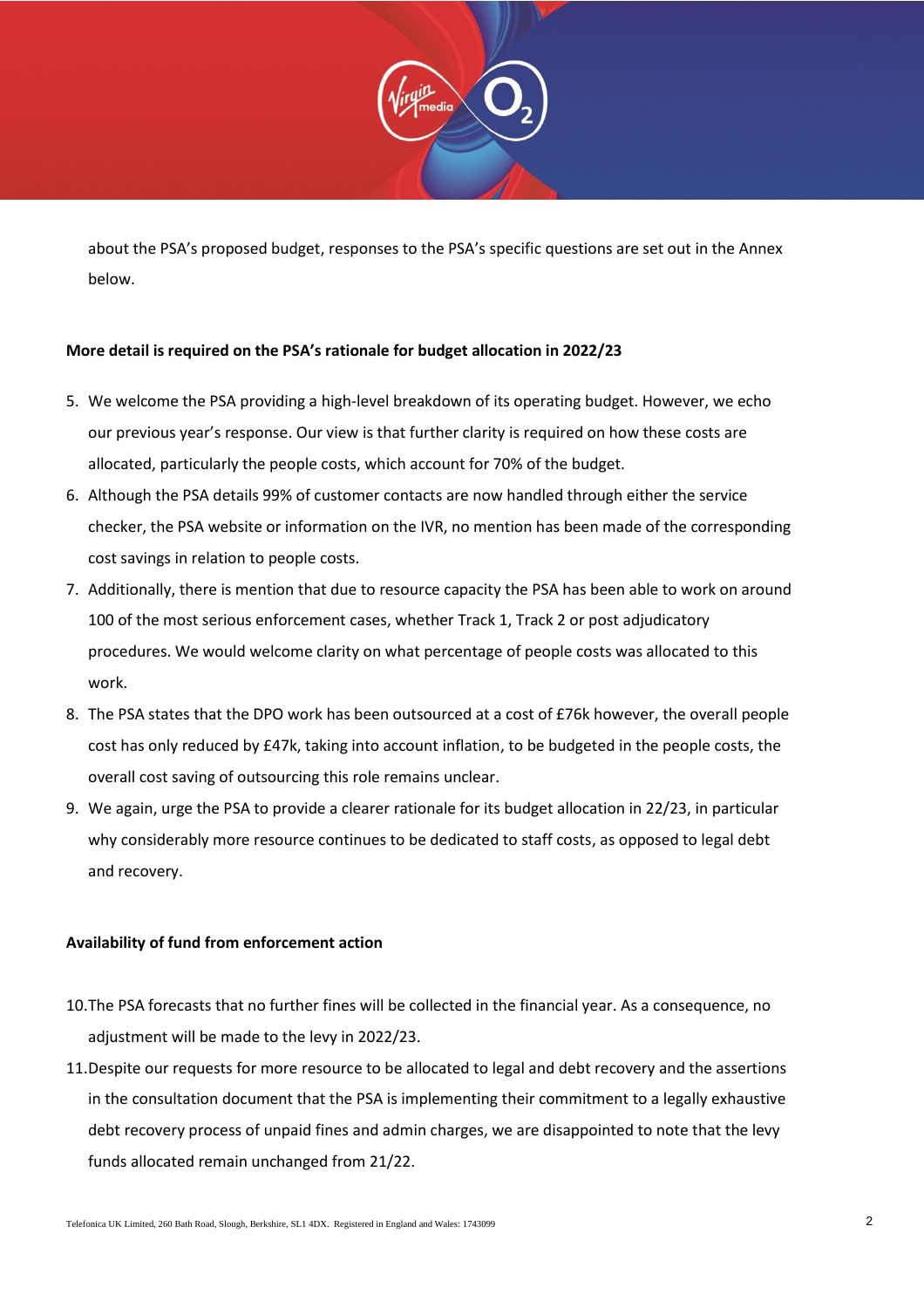

12.Whilst we understand that the PSA's historic savings have been exhausted in 2021/22, we are concerned and surprised by the lack of funds attributed to adjust the levy despite asserting in the annual report that fine income in 20/21 was £3.6m and a further £3m in fines have been issued so far in finance year 21/22. The PSA must provide clarity on whether any of these have been collected or are expected to be collected in this and the next financial year.

We would, of course, be happy to have a call to discuss the points made above and address any questions you may have.

Your sincerely,

Sophie Andreou Regulatory Policy and Compliance Advisor VM O2